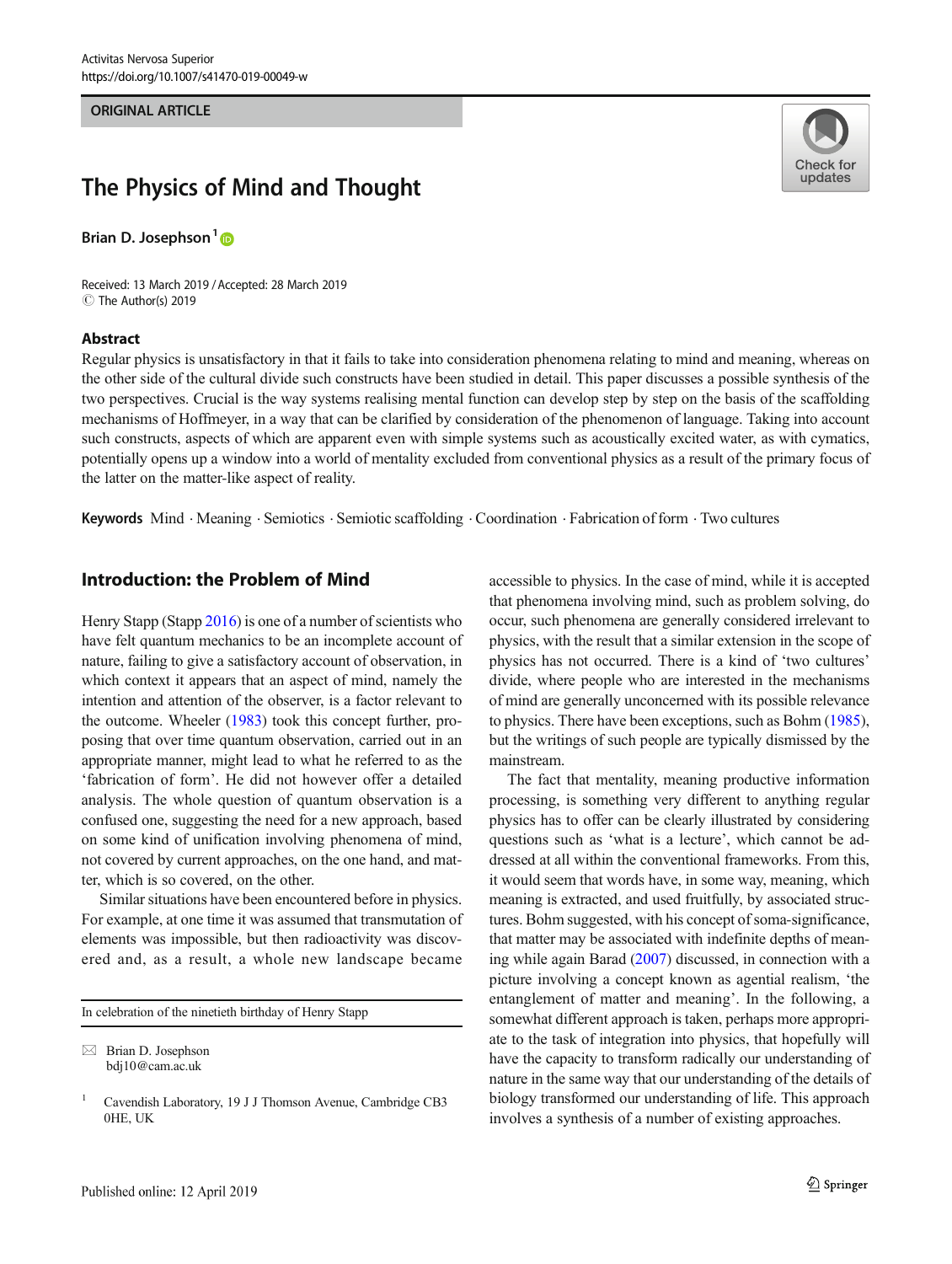# Signs, Semiotic Scaffolding, and Stepping Stones

On the other side of the cultural divide referred to above, there is the fundamental idea of a sign, the study of which originated in the semiotic concepts developed in the nineteenth century by Charles Sanders Peirce, more recently taken up by biologists, thereby founding the subject of biosemiotics(Hoffmeyer [2008a,](#page-3-0) [2008b](#page-4-0)). Semiotics emphasises the role of interpretation, a process connecting signs with corresponding objects, or more generally mediation, a process involving situations where a third entity influences the relationship between two others. Such mechanisms play a key role in biology, and one that is essential for effective biological function.

This points to something missing from the physical scientists' approach to biology (cf. Josephson [1988\)](#page-4-0), namely that biology involves not only component systems but also the interrelationships between the component systems, which are not fixed in advance, but themselves develop through the mediation of a range of mechanisms. Thus, Hoffmeyer cites the example of the movement of an organism in response to a chemical stimulus (chemotaxis), which behaviour depends on 'a sophisticated interaction of some fifty different proteins'. He introduces, in this connection, the concept of the semiotic scaffolding for a biological process, applied to whatever influence it is that acts upon such a system for it to be able to produce the orderly behaviour necessary for the successful execution of the given process. $<sup>1</sup>$  Such an influence involves the</sup> processing of information relevant to that process (and accordingly meaningful in that context), leading to the outputting of the code needed to select the action appropriate at the given time. Computer routines and biological systems both work in this way, with biological systems using chemical reactions or neural mechanisms to perform the required computations.

Hoffmeyer also introduces stepping stones as a metaphor for describing how systems develop, a stone being related to the knowledge a system has at a particular stage of development of some skill (equivalently, to a particular domain within a space of actions involving that skill). The advance in knowledge associated with stepping from one stone to an adjacent one is supported by scaffolding relevant to advancing in that specific direction. To take the metaphor further, some stones are less reliable than others, so that over time a steadily increasing collection of reliable stones emerges. These concepts collectively provide a picture of how skills advance, which will now be related to a different metaphor, that of a game.

#### Knowing the Game

We return now to the question, what is a lecture? According to Foucault (Gutting and Oksala [2018\)](#page-3-0), such questions need to be addressed in historical or archaeological terms (and biosemiotics similarly notes the relevance of history to the understanding of the behaviour of a developing system). Thus, a lecture involves a particular set of practices that originated in the past, continuing because people 'know the game', an idea implicit in Wittgenstein's 'language games', and in the words of the ABBA song:

we know the start, we know the end Masters of the scene We've done it all before and now we're back to get some more

Thus, participants in games such as these, with lectures as an example of such a 'game', follow procedures previously acquired, resulting in the achievement of some specific end.

A number of points can be made in this connection. In the case of language generally, a successful computer model involving a collection of specified procedures has been created by Winograd [\(1972\)](#page-4-0), simply by realising in computer software theories as to what is involved in linguistic activity. Its success, exemplified by its ability to respond correctly, in the context of a simulated blocks world, to complicated input such as the question 'is there anything which is bigger than every pyramid but is not as wide as the thing that supports it?' supports a view of the structure of mind proposed here, and related to Minsky's 'society of mind' (Minsky [1986](#page-4-0)), that the diverse capacities of mental activity result simply from the workings of a hierarchy of specialised systems, each related to a range of needs arising in connection with the process as a whole consisting in effective communication.

In the case of Winograd's program, the details of the procedures implementing the specialisations concerned were put in by hand, but linguistic activity generally can be interpreted in terms of the stepping stone model, hypothesising the progressive incorporation into the system of such new possibilities as happen to be effective in particular situations. Such incorporation can be expected to be assisted by scaffolding embodying specific concepts, for example the idea that words may relate to objects or relationships in the environment. To this particular principle there can be expected to correspond a scaffolding mechanism that will look for such relationships, and reconfigure itself so as to respond appropriately in the future. Similar scaffolding mechanisms can be expected to exist regarding other aspects of language, their joint activities serving to develop particular languages over time, as well as leading to the acquisition of languages by individuals.

Communication through language exemplifies another general aspect of mind, the 'oppositional dynamics' of

<sup>&</sup>lt;sup>1</sup> Subsequent to the submission of this paper, the author became aware of an approach to understanding the complexities of biological systems known as coordination dynamics (Kelso [2013](#page-4-0)), based upon study of the way component parts of unified entities coordinate with each other through the exchange of meaningful information. Such analyses are likely to clarify the scaffolding concept considerably, leading to more detailed insight into mechanisms of mind.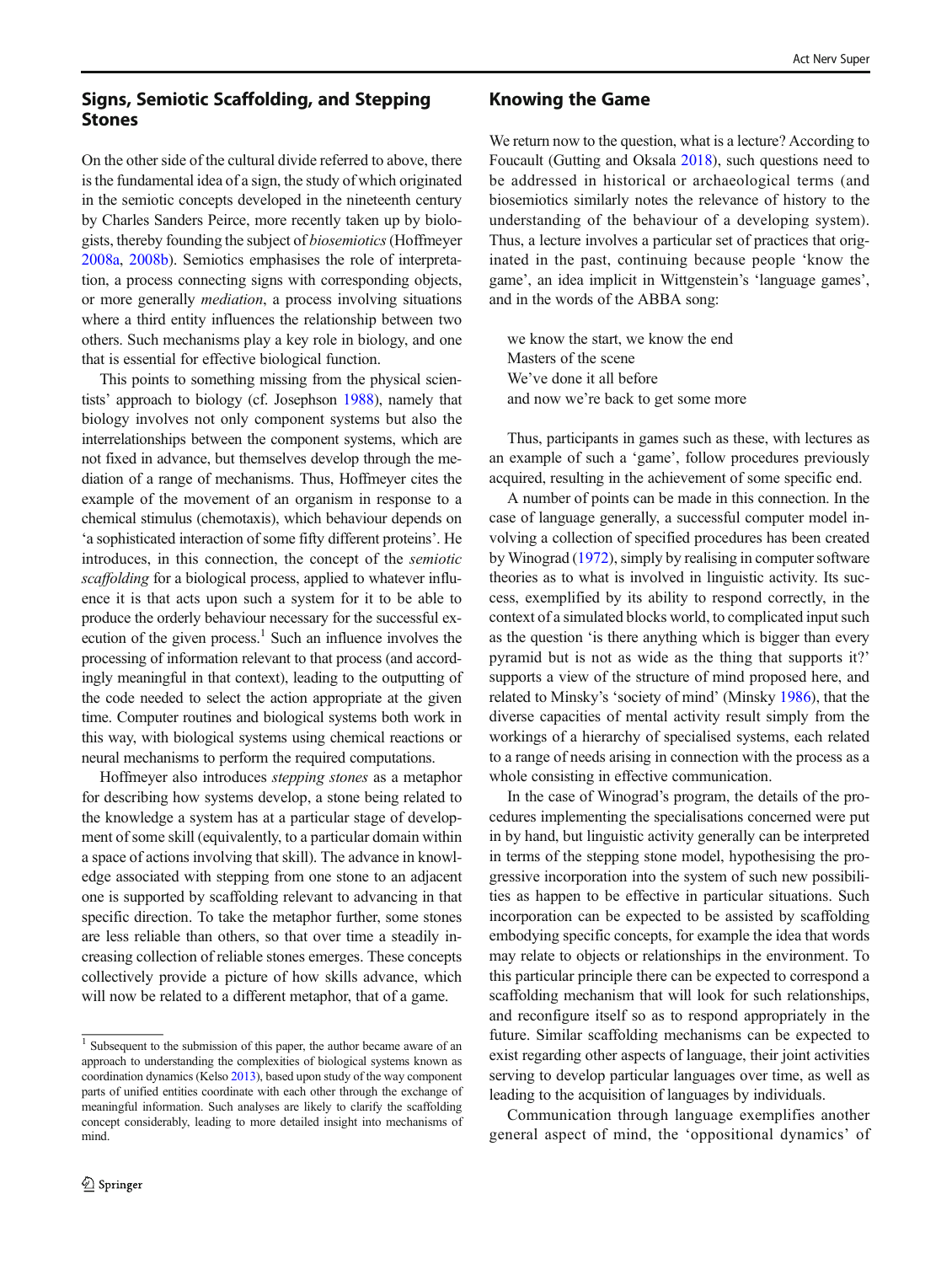Yardley ([2010](#page-4-0)), a reference to the strongly constraining influence of the need for systems to be able to work together, a necessity familiar in the way web servers and web browsers need to follow a specific protocol in order for information transfer to be effective. Pairs of systems in such a situation, such as those of speaker and listener in the case of language, or specification in code and what is specified by that code, need to establish how to achieve coordination, in general with the support of appropriate scaffolding. Once techniques relevant to a skill such as language have been established by a group of people, others can copy these techniques and take advantage of them.

#### Abstractions, Symbolic Processes, and Truth

Sign use, as originally argued by Peirce and subsequently developed by Deacon [\(1998\)](#page-3-0) and by Favareau ([2015](#page-3-0)), is of three types, iconic, indexical, and symbolic. The first two types of sign involve entities in the immediate environment, but symbolic use, which use appears to be confined to human beings, can involve manipulations concerning entities absent from the immediate environment, which faculty is attributed by Deacon to a human ability to avoid being too involved in the current situation during mental activity. This can be understood in terms of memory mechanisms that can, as it were, hold on to signs so as to be able to act systematically with them, and thereby develop 'games' such as mathematics. Thus, it can be argued (Josephson [2012](#page-4-0)) that geometry originated on the basis of activities involving physical lines and points, facts about which were idealised by Euclid, whose thinking led to a set of axioms and to derivative theorems, as a result of the step by step advances in competence of the kind discussed. The fact that signs, though originating in concrete reality, can subsequently be manipulated in ways not connected with the situation that an individual is in at the time makes possible 'symbolic fantasies'. This raises the question of what constrains such abstractions to make them meaningful. In the earlier indexical use of signs, involving relationships, consistency (related to oppositional dynamics) between symbolic activity and what is present in the environment is important, and this may apply equally to symbolic abstraction: for example, a mathematician may fantasise that minus one has a square root and then try to erect a consistent scheme at the level of symbolic activity, thereby creating a synthetic reality that others can act in. This is what conversation is about; individuals develop tools for creating a synthetic reality on the basis of their past experience (compare this with building real objects with a construction kit, on the basis of descriptions in language) and can cooperate in their use.

## Which Physics?

The discussion so far has largely featured an informationprocessing perspective, ignoring the question of the underlying physics. Its motivation was the idea (cf. Josephson [2002;](#page-4-0) Barad [2007](#page-3-0)) that mind processes are relevant at levels other than familiar ones such as brains and are involved in contexts such as quantum observation. Thus, the question arises of what circumstances might give rise to mind-like phenomena. The little-known subject of cymatics (Reid [2017\)](#page-4-0) is of interest in that it shows that phenomena related to those of mind can occur even in apparently simple systems such as water. The field of study involves the use of an instrument known as the cymascope, used to observe the surface of water being excited acoustically with a signal that may for example be one at a specific frequency (Sheldrake and Sheldrake [2017\)](#page-4-0), or one derived from music (Buchanan [2012](#page-3-0)). As the amplitude of the signal is increased, at some point an instability occurs, accompanied initially by chaos but, under certain conditions, the system settles down to a specific spatial pattern dependent upon the signal, with a superimposed oscillation. We have here in effect a system 'discovering' a stable response to a signal. More surprisingly, applying to the water a signal derived from an echo-locating dolphin is found to regenerate the shape of the object that was the source of the echo, which ability may depend on the formation of structure in the water. It remains to be seen exactly what underlies such phenomena, and whether higher levels of complexity, involving mind-like behaviour, can originate by similar means.

In the above, we have situations where two physical entities (e.g. oscillation of the water and its spatial pattern) each influence the other with, in some cases, a stable situation ultimately developing, while in other cases the systems remain effectively uncorrelated. This would seem to be an important physical mechanism underlying semiotic behaviour, a third system providing the background mechanism underlying the mutual influence while, in cases such as discussed in connection with language, units may come to combine in more and more complex ways, with configurations emerging possessed with overall stability, 'stepping' from one configuration to another as new potentially stable combinations emerge through chance encounters.

# Links with Quantum Mechanics

The question remains to what extent a unified approach, combining the above analyses with those of conventional physics, may be possible, involving for example the discovery of parallels between quantum phenomena and mind such as those discussed in Josephson ([2002](#page-4-0)). Ideas as to how the two domains are related have also been discussed by Barad [\(2007\)](#page-3-0), who for example discusses the 'apparatus' referred to by Bohr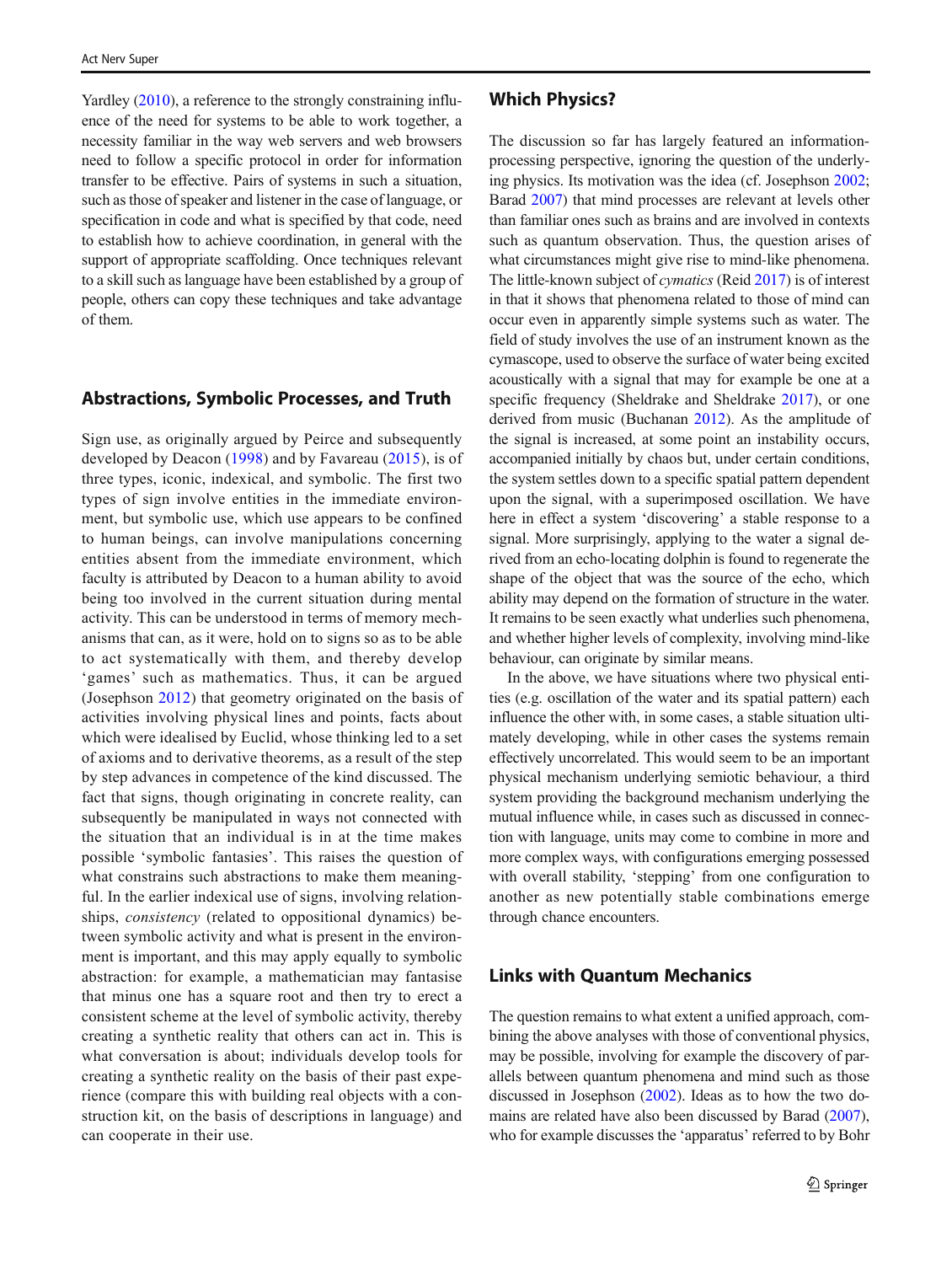<span id="page-3-0"></span>in connection with quantum observation in ways paralleling the semiotic scaffolding of Hoffmeyer, both of which have the effect of directing development in specific ways. Barad introduces also a concept of 'intra-actions' (interactions within a unitary system) that parallels both entanglement and oppositional dynamics in the way they involve two or more systems acting as one.

Another potential connection is one with 'reverse causation', a concept presuming an influence backwards in time (e.g. Aharonov and Gruss 2005), though in the current approach the backwards in time influence is merely apparent. Sutherland ([2016\)](#page-4-0) for example argues that specifying a state in terms of some future situation as well as the past enables one to restore locality in the case of entangled states and to replace statistical descriptions by ontological ones. But, to a large extent, the same applies in situations governed by mind-like processes, in which context reverse causation need not be assumed. To see this, consider the fact that if we know where a person is at the present time, then many factors need to be taken into account in predicting the future, and the conclusion may have to be expressed in statistical terms. If however we know where a person is going to be some time in the future, then the uncertainty may be removed, making it possible to predict the intermediate activity.

## Summary

The basic problem with quantum mechanics is that a person's decision as to what aspect of nature to observe can have real consequences, and it is unclear how such mental activity can be integrated with traditional physics; we cannot simply leave out the observer. A thesis in the above has been that semiotics (sign theory) will play a central role in such a future integrated physics, a basic task for such a future physics being that of bridging the gap between signs and the phenomena addressed by current physics, thereby arriving at an integrated point of view. A similar situation arises in conventional science, where a gap of this kind exists between fundamental physics and biology, one that can be bridged taking due account of a succession of levels, utilising a range of specialised approaches to deal with these.

In the present case, the basic concept is that of the semiotic triad, where one entity influences the relationships between two others. Under suitable circumstances, such relationships emerge spontaneously. From such a starting point, functional complexity can build up as has been discussed in connection with language. Further, language can evolve so as to be able to symbolise abstractions including mathematics, potentially leading, in line with Wheeler's 'fabrication of form', to the origination of universes subject to mathematical laws, and the possible influence of mind mechanisms on life processes in such a universe, and on the course of evolution. In principle, it

should be possible for a detailed picture along such lines to be built up over the course of time, following traditional methodologies for evaluating ideas in physics such as that of constructing and testing suitable models. This will not be a straightforward process, but there may be no other way to advance beyond the unavoidable limitations associated with the outdated idea that the complexities of reality can be reduced to a formula.<sup>2</sup>

#### Compliance with Ethical Standards

Conflict of Interest The author declares no conflicts of interest.

Open Access This article is distributed under the terms of the Creative Commons Attribution 4.0 International License (http:// creativecommons.org/licenses/by/4.0/), which permits unrestricted use, distribution, and reproduction in any medium, provided you give appropriate credit to the original author(s) and the source, provide a link to the Creative Commons license, and indicate if changes were made.

#### References

- Aharonov, Y. and Eyal Y. Gruss (2005). Two-time interpretation of quantum mechanics. <https://arxiv.org/pdf/quant-ph/0507269.pdf>
- Barad, K. (2007). Meeting the universe halfway: quantum physics and the entanglement of matter and meaning, Duke University Press. ISBN 978-0-8223-3917-5.
- Bohm, D. (1985) Soma-significance: a new notion of the relationship between the physical and the mental, [http://www.rebprotocol.net/](http://www.rebprotocol.net/somasig.pdf) [somasig.pdf.](http://www.rebprotocol.net/somasig.pdf)
- Buchanan, Gary Robert (2012). Moonlight Sonata cymatics. [https://](https://youtu.be/dv9UMJbU1kI?t=36) [youtu.be/dv9UMJbU1kI](https://youtu.be/dv9UMJbU1kI?t=36)
- Deacon, T. (1998). The symbolic species: the co-evolution of language and the brain. New York: W W Norton and Co.
- Favareau, D. (2015). Symbols are grounded not in things, but in scaffolded relations and their semiotic constraints (or how the referential generality of symbol scaffolding grows minds). Biosemiotics, 8(2). <https://doi.org/10.1007/s12304-015-9234-3> [https://www.](https://www.researchgate.net/publication/277607766_Symbols_are_Grounded_not_in_Things_but_in_Scaffolded_Relations_and_their_Semiotic_Constraints_Or_How_the_Referential_Generality_of_Symbol_Scaffolding_Grows_Minds) [researchgate.net/publication/277607766\\_Symbols\\_are\\_Grounded\\_](https://www.researchgate.net/publication/277607766_Symbols_are_Grounded_not_in_Things_but_in_Scaffolded_Relations_and_their_Semiotic_Constraints_Or_How_the_Referential_Generality_of_Symbol_Scaffolding_Grows_Minds) not in Things but in Scaffolded Relations and their Semiotic Constraints Or How the Referential Generality of Symbol [Scaffolding\\_Grows\\_Minds](https://www.researchgate.net/publication/277607766_Symbols_are_Grounded_not_in_Things_but_in_Scaffolded_Relations_and_their_Semiotic_Constraints_Or_How_the_Referential_Generality_of_Symbol_Scaffolding_Grows_Minds).
- Gutting, Gary and Oksala, Johanna (2018), Michel Foucault, The Stanford Encyclopedia of Philosophy, Edward N. Zalta (ed.) <https://plato.stanford.edu/archives/sum2018/entries/foucault/>
- Hankey, A. (2015). A complexity basis for phenomenology: how information states at criticality offer a new approach to understanding experience of self, being and time. Progress in Biophysics and Molecular Biology, 119, 288–302 [https://philarchive.org/rec/](https://philarchive.org/rec/HANACB-4) [HANACB-4.](https://philarchive.org/rec/HANACB-4)
- Hoffmeyer, J. (2008a). Semiotic scaffolding of living systems. In M. Barbieri (Ed.), Introduction to biosemiotics: the new biological

<sup>&</sup>lt;sup>2</sup> Note that, for practical reasons, not all relevant research areas could be discussed in the above analysis, examples of such additional research being the neurosciences and neural networks, complexity biology (Hankey 2015), Kastner's version of the transactional interpretation of quantum mechanics involving 'the reality of possibility' (Kastner [2012](#page-4-0)) which, as in the present formulation, does not invoke reverse causation, and finally meaning associated with musical forms (Josephson and Carpenter [1996\)](#page-4-0).